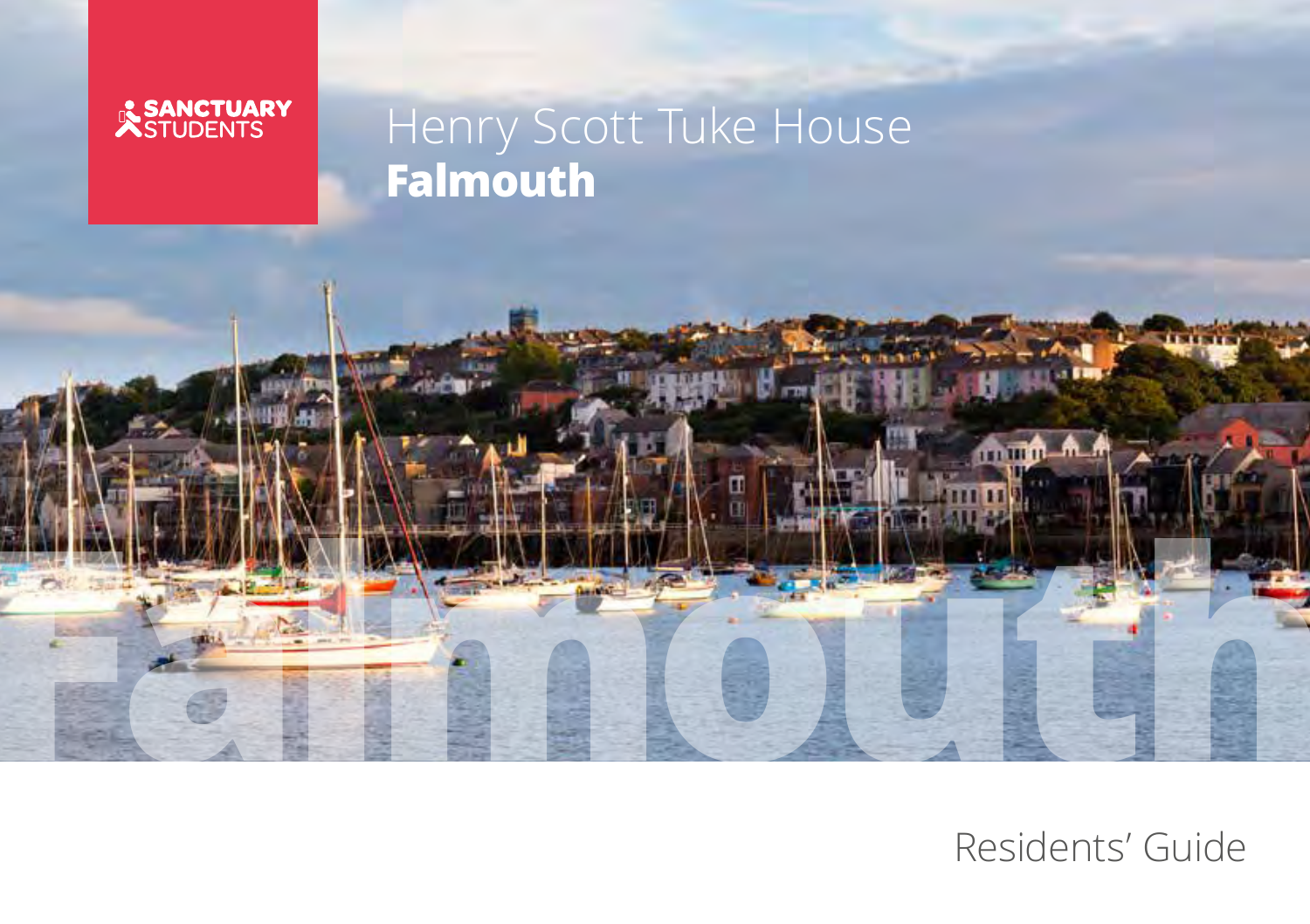

## **Contents**

| Welcome                           | 3  |
|-----------------------------------|----|
| Arrival day                       | 4  |
| Your space                        | 6  |
| Shared facilities                 | 8  |
| Communal living and pastoral care | 12 |
| Personal conduct                  | 14 |
| Useful procedures                 | 16 |
| Keys, safety and security         | 18 |
| Fire safety                       | 20 |
| Before you leave                  | 22 |

Firstly, thank you for choosing Henry Scott Tuke House to call home this year; we want to ensure you get settled in as quickly and easily as possible. This booklet should help as it contains everything you need to know about living here. You will find answers to many of our frequently asked questions including reporting repairs, communal living advice, personal safety information and – most importantly – how to keep your new home clean and tidy.

Remember to keep this guide in a handy place in your room and we are here to help you and we hope your time with us is an enjoyable one.

If you have any questions or concerns about the residences during your stay, please get in touch with the on-site team. You can do this by popping to reception or giving them a call from the phone in your bedroom or sending an email.

T: 0300 123 5050 - choose option 3 and then option 4 E: enquiries-falmouth@sanctuarystudents.com

## Welcome

## Hello and welcome to Falmouth!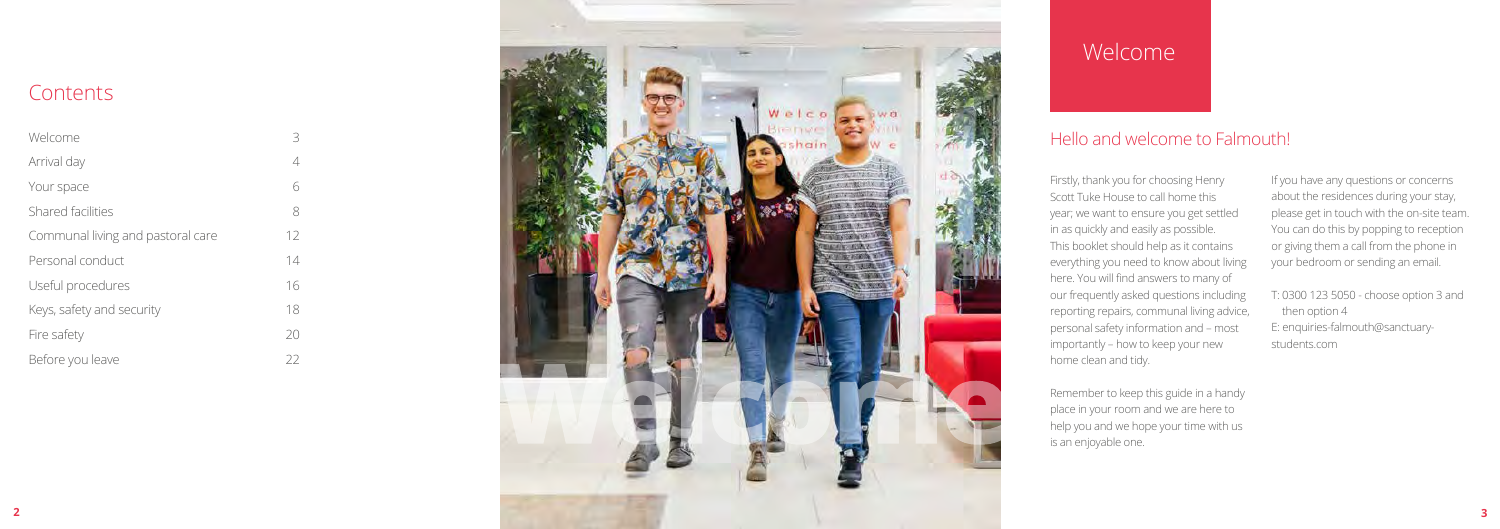With your keys you received a welcome pack which includes maps, your new mailing address and lots of other useful information to help get you started.

### Inventory

Now you have checked in, before you start to unpack take some time to fill out the inventory form and aim to have it completed and returned to our on-site team within 48 hours of arrival.

The inventory lists all the items you should find in your room and shared common areas. This is your opportunity to make note of any damaged or missing items, so it's important you take some time to complete this.



**Note:** By not completing the inventory, you may be liable for the cost of repairing or replacing any damaged or missing items when you leave.

We try to ensure everything's in good working order ready for when you move in, but unfortunately things do break from time to time. If you come across any maintenance issues on your arrival, please do not list them on your inventory as these may take a few weeks to process. Instead pop in and see the team on reception, give them a call or send an email:

T: 0300 123 5050 E: enquiries-.falmouth@sanctuary-housing.co.uk Reception opening hours: 1pm-5pm, Monday to Friday

# Arrival Day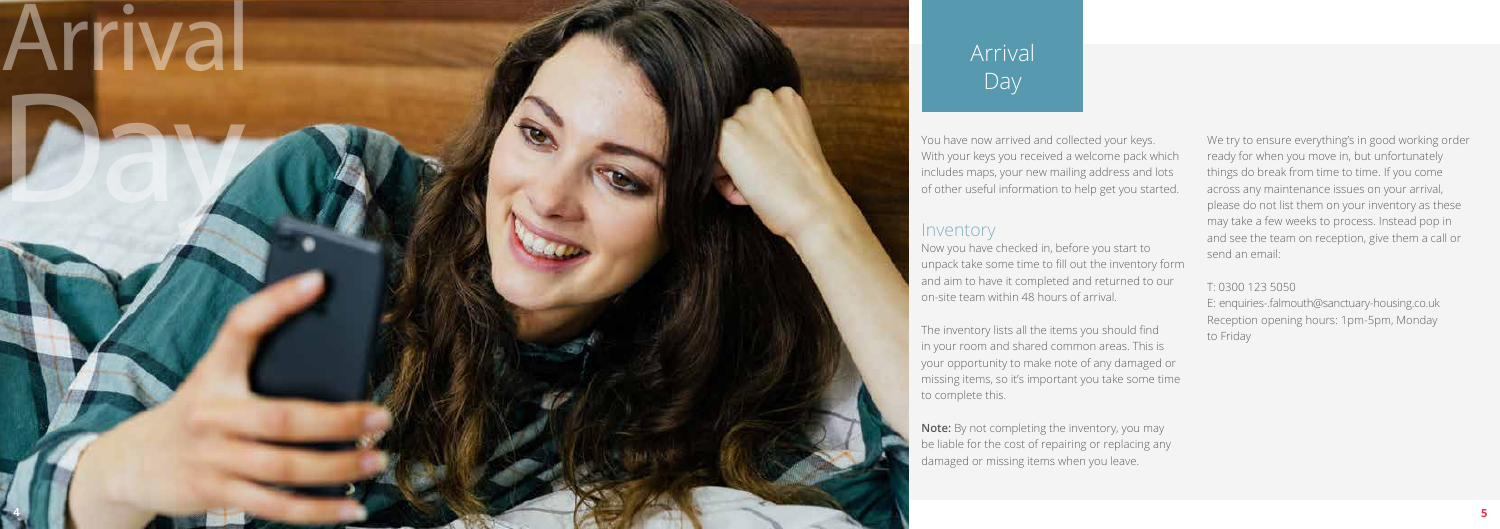Your room is all set up ready to be filled with all your favourite home comforts, so please do not attempt to move any furniture or add any large items of your own. Remember to use your inventory to check all items of furniture are in place and in good condition. If you find any items are missing or damaged, please get in touch with reception. This applies to communal areas too.

## Posters

We want you to make your room feel like home, but please only use the provided pin boards for any posters you would like to display. Please do not use any fixings that may damage the bedroom or communal walls, including blue or white tack, tape, pins or nails.

**Note:** Any necessary redecoration needed when you leave will be charged to you.

## **Smoking**



Smoking is only permitted outside the building in designated areas. Please observe the signs to ensure you are smoking in a designated smoking areas and dispose of cigarette butts appropriately.

## TV licence

If you plan to watch live TV or BBC iPlayer on a television, mobile phone, tablet or laptop, you will need a TV licence. Visit www.tvlicensing. co.uk for more information.

## Your space

### **Furniture**

## Heating and hot water

Hot water is available 24 hours a day, 365 days a year. In the showers turn the dial to make the temperate hotter. Please let us know if the water temperature is too hot or cold for you.

Bedrooms and communal areas are fitted with electric wall heaters.

## Pets

Sorry, we do not allow pets to be kept on-site,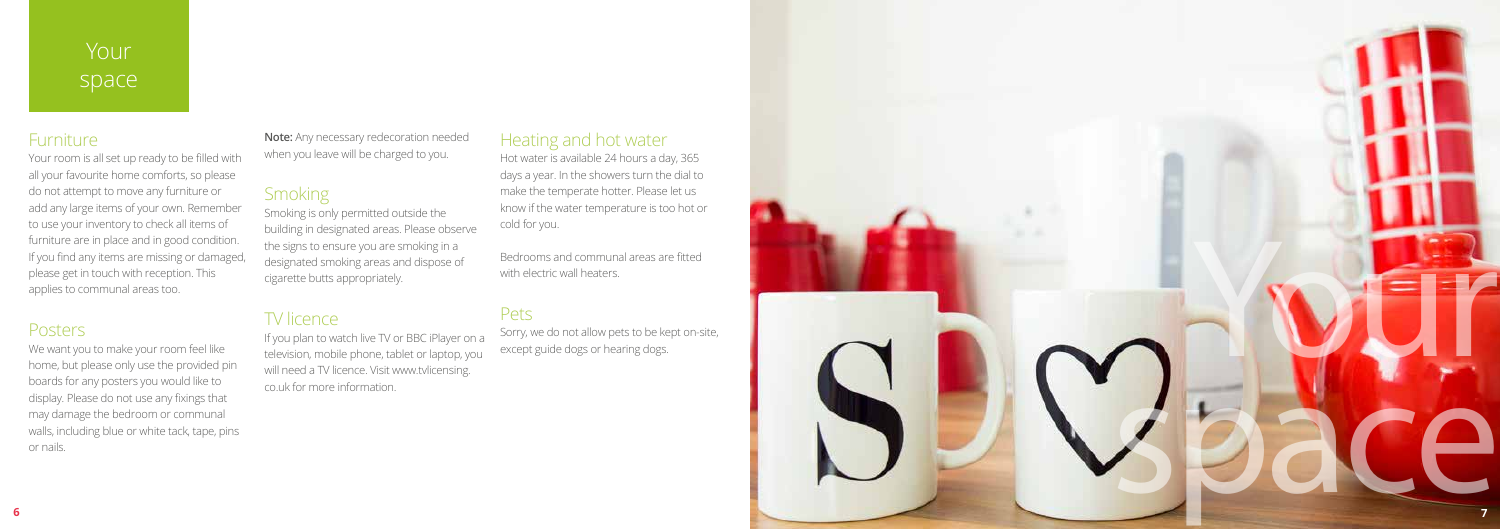Reception is open between 1pm-5pm, Monday to Friday. The on-site team can be contacted by telephone and email.

- T: 0300 123 5050 choose option 3 then option 4
- E: enquiries-.falmouth@sanctuary-housing.co.uk

You can also find us on Facebook.

Outside of our reception opening hours, Glasney Lodge at the Penryn Campus is 01326 253 503.

## **Shared** facilities

### **Reception**

**The laundry room adjoins Block A near the office. You can gain access using a key code which is given to you once you purchase a laundry card.**

If you have any problems with the laundry, please contact your on-site team. Alternatively, you can call the laundry company directly using the number displayed on the posters.



**Note:** Your on-site team are unable to issue refunds.

Please keep the laundry room clean and tidy and remove your laundry as soon as the cycle has finished so the machine is free for others to use.

## Post

Letters are delivered to your flat postbox, while parcels are delivered to the office and a collection slip will be put in your flat postbox to notify you. Please bring this slip with you when you come to the office to collect your parcel.

Please ensure the following details are included when having mail sent to you but do not add your room number:

## Your name

Your flat Henry Scott Tuke House Quarry Hill Falmouth **Cornwall** TR11 2EA

#### Internet

Wi-Fi is available throughout the building and you will also find an Ethernet connection point in your room. You can pay to upgrade your connection speed. For IT connection queries contact:

#### T: 01326 213 822

E: servicedesk@fxplus.ac.uk W: www.fxplus.ac.uk/study/it-studentsupport

## **Storage**

We cannot provide storage facilities onsite, however, if you ask at reception we can advise on local storage facilities.

- 
- 

## **Laundry**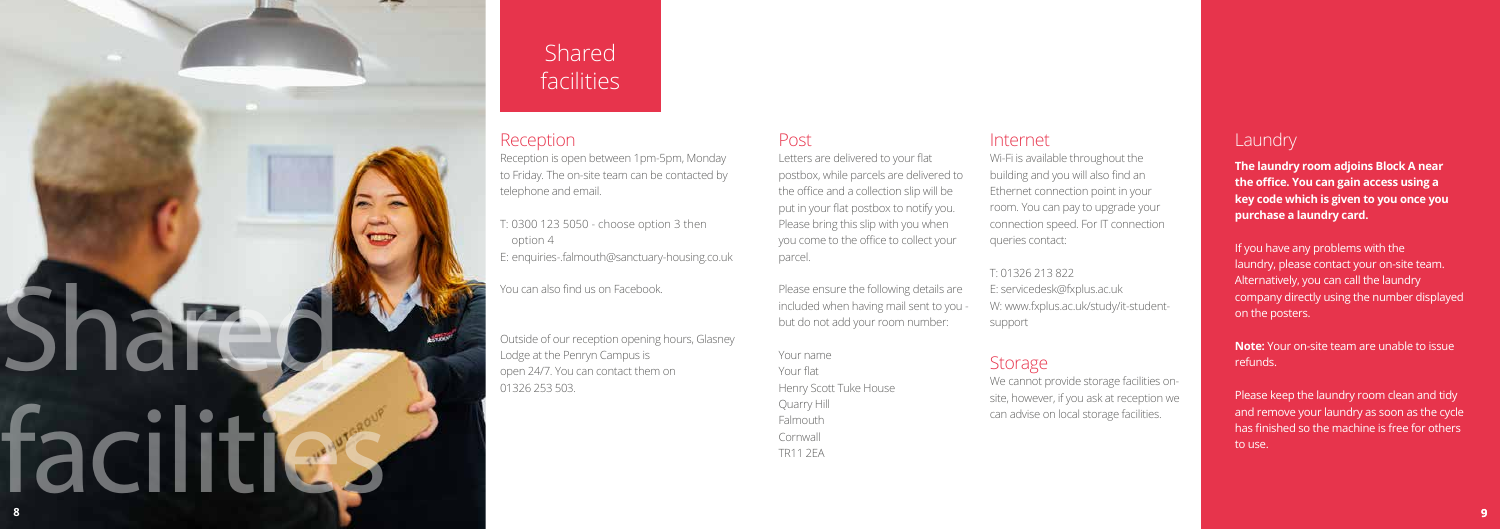## Shared facilities



### Bins and recycling Recycling facilities are available on-site.

**Note:** Make sure you only recycle clean, dry, grease-free items and place in the appropriate containers.

You are responsible for emptying waste from the bins in your bedroom and kitchen into the bin store, located beside Block J and in front Block B.

Rubbish is collected on Tuesdays, except for public holidays.

Please do not flush any items other than toilet paper down the toilet. Please wrap up razors, condoms and sanitary items and place them in the bin.

### **Bikes**



**Top tip:** Register your bike with the police by visiting www.bikeregister.com/

## **Parking**

Bus stops are located around the nearby Moor area.

Top tip: Remember to provide your ID when purchasing travel tickets for a discount towards your travel.

## Vending machines

Unfortunately we do not have any vending machines available on the accommodation

site.

Bicycles can be kept on-site in designated areas. Please register your bike in reception. Do not keep bikes in your flat or anywhere they may block stairwells or emergency exits. Please use a lock to secure your bike.

We do not have any parking available onsite.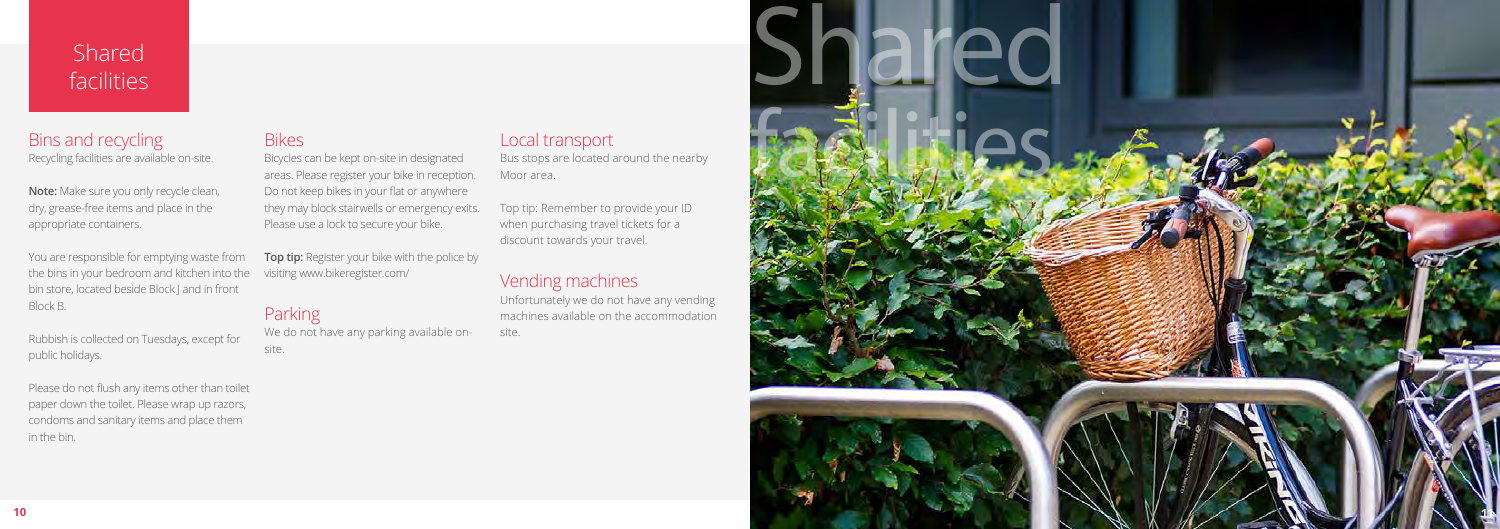# Communal Living and Pastoral Care

By following these simple codes of conduct you are sure to avoid tension with your flatmates and will also help make your time with us enjoyable.

## Respect

Always treat others as you would like to be treated. Be respectful of each other's differences and lifestyles and talk about any problems openly. Be considerate of each other's living space and let your flatmates know if you are having guests over.

If you are having problems, please contact us.

## **Noise**

Please be mindful of those who are trying to sleep and study and try to avoid doing the following:

- Letting doors slam when entering or leaving
- Talking, shouting or laughing loudly, especially in corridors and communal areas
- Loud music especially with the bass turned up
- Any parties
- Any loud noise during quiet hours (11pm-8am Sunday to Thursday and midnight-9am, Friday to Saturday)

Of course we want you to go out and have fun, but remember noise can be really irritating for someone trying to sleep or study.

## Food

Food theft can have a damaging effect on relationships within your flat. In the few days following your arrival, agree between yourselves if you will have any communal

food items. Remember to ask permission before you borrow anything and check with your flatmates before throwing their food away. Try to avoid buying large quantities of food in one go to make sure everyone has enough storage space.

## Looking after yourself

Register with a doctor (GP) as soon as you can. For details of local practices visit www. nhs.uk/service-search/GP/locationsearch/4. For minor illnesses you can visit any local pharmacist. Please ask at reception for details of the nearest hospital. Our team are on hand to provide confidential support and advice on topics including mobility needs, homesickness, issues with your flatmates and financial worries. If we can't help, we will know someone who can.

### Emergencies and first aid

In a medical emergency call 999 immediately providing the full postal address. Please notify reception so the emergency services can be directed to the correct room.

For police non-emergencies, please call 101 and for medical non-emergencies please call 111.

## Information for students with disabilities

Please come and talk to us about your needs and requirements such as needing a personal evacuation plan.

## Culture shock

Leaving home can be stressful, but many people will feel the same – talk to them about how they feel. Try to meet new people on your course or in your flat and find out about different social activities at Freshers' Fairs or the Student Union website. Keep in contact with people you are familiar with, have familiar things around you and either talk to us or look in to University support services if you are struggling. The UKCISA website has more information on this.

#### Environmental care Please help us save energy and water by

switching off lights when you aren't using them, using low temperatures on the washing machine and not leaving taps running – these can make all the difference in being environmentally friendly. Make the most of our recycling facilities too and ask at reception for more information on how to reduce your carbon footprint. Please let us know if you want to get involved with any projects or be an energy champion.

## Support and advice

Find out about your Student Union support services or visit www.nightline.ac.uk for confidential advice and support.

Drug or alcohol concerns? Visit www. talktofrank.com – do not assume you (or your friends) know all the facts.

If something is troubling you and you need someone to talk to The Samaritans have a phone helpline, visit www.samaritans.org for more information.

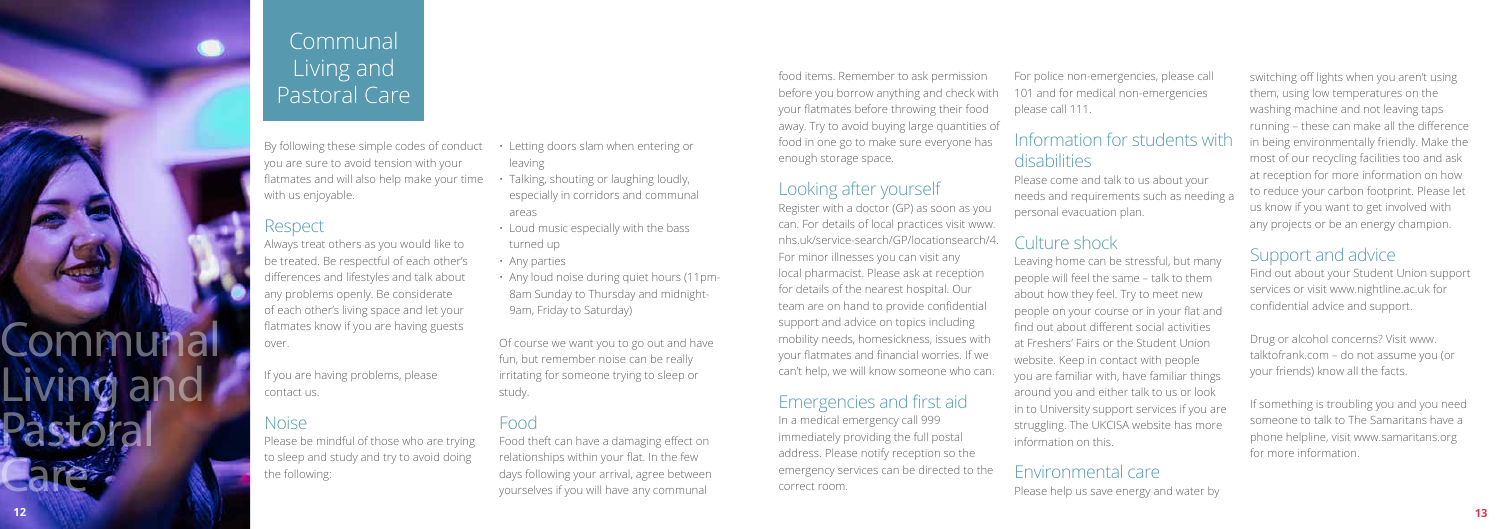## Personal **Conduct**

- 
- 

We want to ensure all our residents live in pleasant, safe and secure surroundings.

We want all our residents to enjoy their time here with us, so check out our occupancy agreement where you will find terms and conditions which should help. Remember to be respectful when interacting with fellow residents and staff.

If your behaviour is deemed unacceptable, you may jeopardise your occupancy agreement.

It's important you're aware of behaviour that breaches your occupancy agreement. It includes but is not limited to:

- Illegal drug use
- Alcohol related misconduct
- Smoking inside or undesignated areas
- Threatening or abusive behaviour

Please refer to your occupancy agreement for more information.

If you're aware of any misconduct please report this to the on-site team or security. You can also contact the police as a last resort.

We reserve the right to confiscate any items that are not permitted or we deem hazardous. Any confiscated property will be logged, stored safely and returned on your departure from the residence.

### Cleaning

You are responsible for keeping your flat clean and tidy, this includes your bedroom, bathroom and kitchen. Please ensure you take responsibility for your own washing up and put things away.

Once a term we will inspect your bedroom, kitchen and bathroom facilities. You will

receive a minimum of 24 hours notice unless concerns have been raised about your flat. If the level of cleanliness is unacceptable, we will instruct agency cleaners to clean your flat and you and your flatmates will be responsible for covering the cost.

Where accidental spillages occur and are reported straight away, we will help with the cleaning free of charge. Please report any blocked drains to reception once you have turned off the top and mopped up any spillage.

**Note:** You may be charged for damages caused by unreported spillages.

**Top tip:** Draw up a cleaning rota early on so everyone knows their responsibilities and your flat remains a pleasant and hygienic place to be.



- Wipe the hob after each use and clean with hob cleaner weekly
- Use soapy water to clean kitchen wall tiles, then wipe down
- Cover food before microwaving and wipe inside and outside regularly
- Cook food in a dish or tray and clean the bottom of the oven and grill pan regularly
- Throw away gone off food and wipe doors and shelves with a cloth – keep the fridge/freezer dial on the middle number to avoid ice build up
- Wipe the worktop after each use and clean with hot soapy water weekly
- Don't leave rubbish lying around, empty the bin regularly and use a bin bag
- Clean up any spillages straight away to avoid stains
- Report any blocked drains to reception
- To avoid infestation from rodents or insects, keep your flat clean and tidy and contact reception immediately if an infestation occurs

## Kitchen cleaning tips

Think about vacuuming, taking the bins out and wiping surfaces.

You will find a vacuum cleaner, dustpan and brush and a mop and bucket in your flat. Remember to replace the vacuum bag once full and keep these items stored in your kitchen.

Please also keep outdoor areas clean and tidy and take any rubbish with you.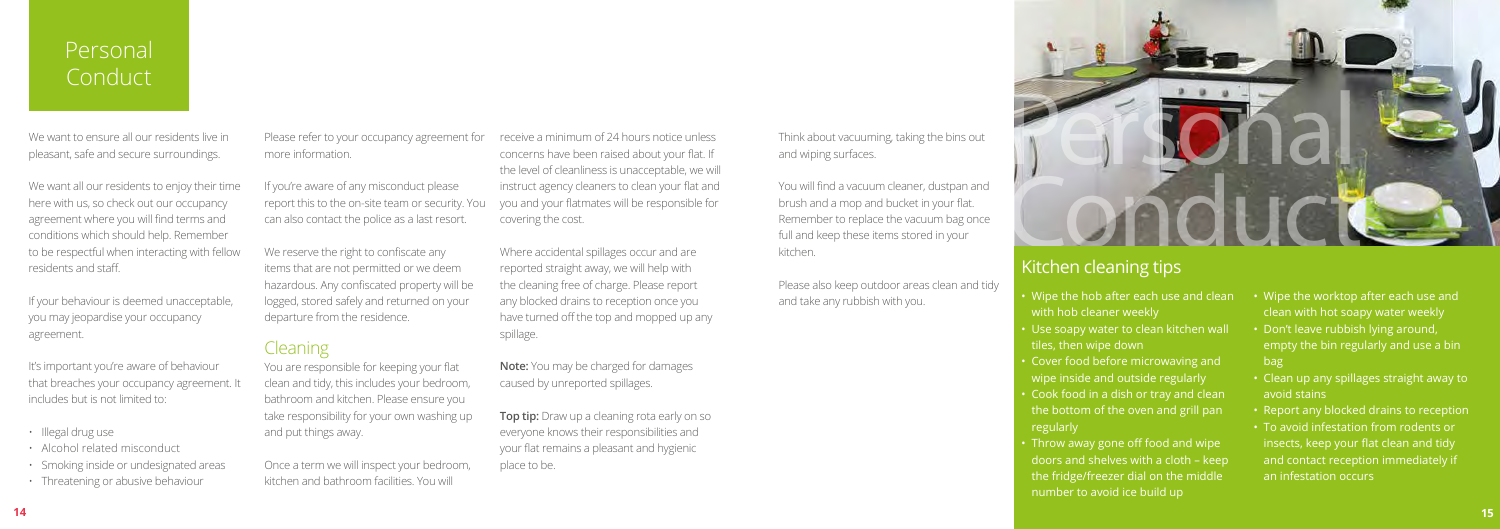

# Useful procedures

## Reporting repairs

We ask that you take responsibility for reporting any repairs or breakages that you come across. Any emergency or health and safety issues should be reported to reception immediately.

Our on-site estates team look after the dayto-day repairs and our trusted contractors cover major repairs. Please ask at reception for repair timescales, but please be patient as things may take time. We may visit you after your repair to assess the quality of the repair.

## Paying your rent

Please refer to your License Agreement or contact the Finance Office with any rent queries on **01326 259 361**. Posters and emails will act as a reminder to help you avoid late charges. Please contact reception with any financial concerns as soon as you can.

## Moving rooms

We are unable to move you to a different room in the first two weeks. After this time, we are only able to do so if there is a room available and at the discretion of the Halls Team. You can email them with any amends.

#### E: hallsteam@fxplus.ac.uk

## Damages

Please note any damages caused by misuse will be charged to the students responsible. Damage to communal areas will be split between you and your flatmates (or all students living on a floor or in a block where appropriate) unless the person responsible comes forward. Please ask for indicative prices, you won't be charged for damages resulting in fair wear and tear.

## Visitors and guests

Please feel free to bring your friends and

family over. It's important you sign any visitors in at reception when they arrive. Guests must leave site no later than the start of quiet hours unless they are staying overnight. Guests can stay for up to three consecutive nights in a seven day period. Lending of rooms (subletting) or keys is strictly prohibited. You are responsible for all guests and must accompany them at all times while on-site. Under-18s must not stay overnight.

## **Complaints**

We always do our best to provide an outstanding service, however we do recognise that sometimes things can go wrong. Please contact reception and we will try to reach a solution. If this doesn't work, we have a formal complaints procedure that you can follow.

## Equality and diversity

We promote equality, diversity and human rights through our Fairness for All policy.

Please get in touch to ask for a copy.

## Confidentiality and privacy statements

Here at Sanctuary Students, we take your data privacy seriously. We gather your data when you fill in a form on our website, send us an email, give us a call or live in one of our student properties to make sure we give you the best possible experience.

Our privacy statements explain why we collect your data, what we do with it, how we store and share it.

We collect different sets of data at different stages of your relationship with us, meaning we have a privacy statement for each stage. Read our privacy statements to find out more at www.sanctuary-students.com/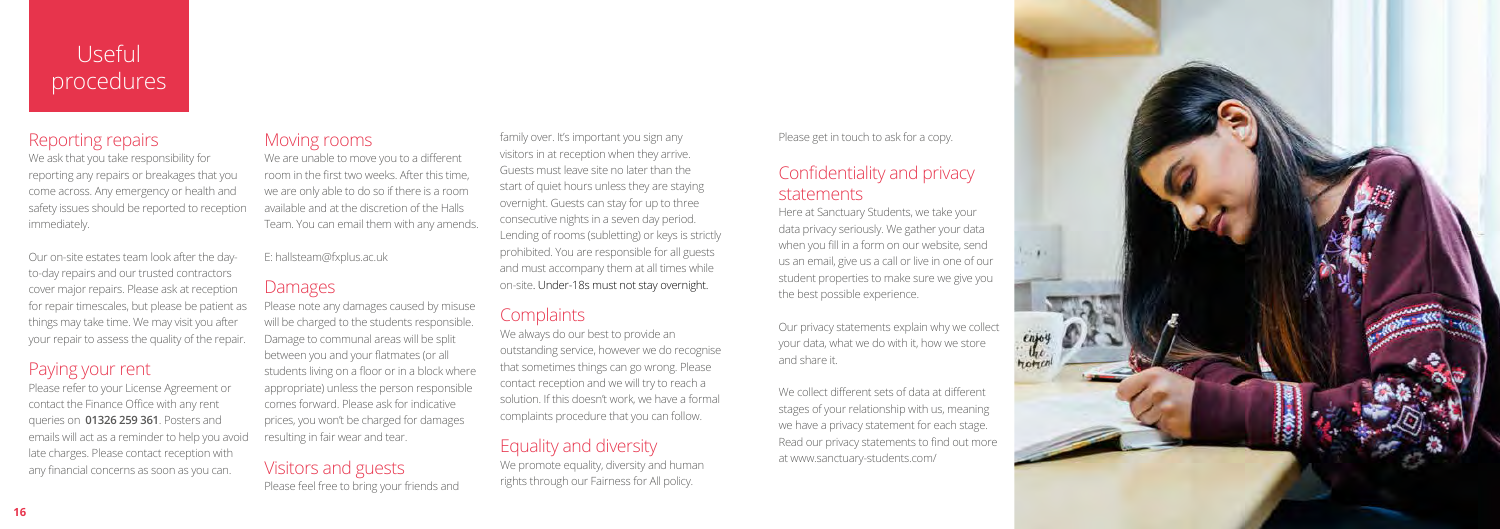# Keys, Safety and Security

## Keys

You have been issued with an entry fob, please keep this with you at all times to get in the building. You also have a set of keys to access your flat, your room and your postbox. If you lose your keys or fob please contact reception straight away so we can replace them for you, there is a charge to cover the replacement and change of locks if required.

Look after your keys and never attach your address to them. If a member of staff sees a door unlocked, they will lock it.

## **Security**

Don't let anyone through the doors or allow someone to follow you in who you don't know, please do not lend your keys to anyone. Always lock doors and windows when you go out and at night. Please do not tamper

with window restrictors and use the safety catch where available.

Sanctuary Students cannot be responsible for the loss, damage or theft of your possessions. If you have a laptop or other expensive, portable equipment, make sure it is kept hidden and secure. Money and valuables should never be left unattended in public areas.

> **Top tip:** Have a written copy too in case your phone gets stolen.

Top tip: Name your belongings so they can be identified by the police if they are lost or stolen.

If you see anything suspicious, please report it to reception. We have 24 hour CCTV monitoring systems in place.

### **Insurance**

Please read the policy of our insurance

provider carefully. Many of your personal possessions will be covered in certain circumstances such as theft, but others may only be covered up to a certain value so check and upgrade your policy where needed. Alternatively you can take out your own insurance with a provider of your choice.

## Personal safety

Be mindful at all times. Plan your journeys in advance and let your friends know where you're going. Avoid poorly lit and remote areas at night and keep valuables hidden. Program any security numbers or emergency contacts into your phone so you have them with you at all times.

## Absences

If you are going to be away for more than one week, please let your flatmates know and sign out at reception.

## Accidents

If you have an accident on-site or notice anything dangerous or unsafe, please let us know straight away.

Electrical safety Don't put yourself or your flatmates at is safe to use. You will be responsible for accidents resulting from faulty

- risk and ensure your electrical equipment equipment or equipment that falls short of European or British safety standards.
- using electronic equipment, if in doubt do not use it and use a label to inform others

Check for visible signs of damage before not to use it either. Inform the owner or contact reception if it's equipment supplied by us.

Bar extensions with more than four sockets will be confiscated due to the possibility of overloading the circuit.

When using electronic equipment:

- 1) Always follows the manufacturer's instructions
- 2) Don't overload electrical sockets
- 3) Don't use makeshift wiring if it's faulty, replace it
- 4) Do not leave switched on electrical items unattended
- 5) Disconnect equipment not being used
- 6) Switch off and disconnect faulty equipment immediately
- 7) Don't run cables under carpet or rugs and don't put flammable materials on or near electrical equipment

We reserve the right to confiscate nonpermitted items or anything deemed hazardous which can be collected upon your departure from the residence.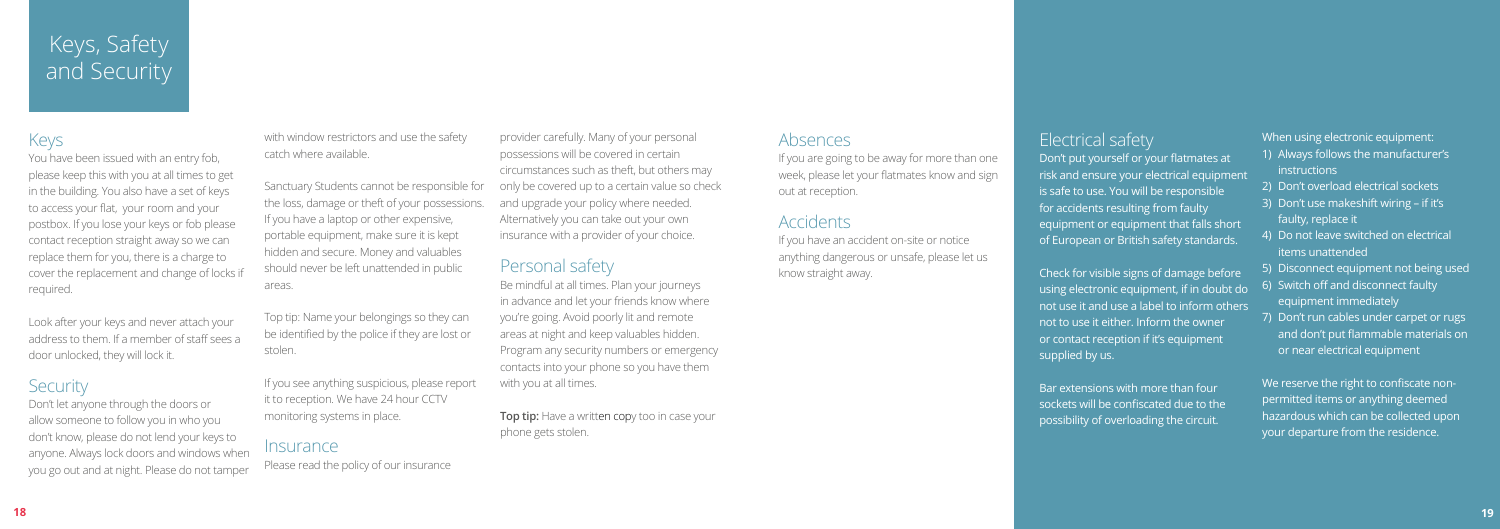## Fire safety

Your building, flat and bedroom are protected by a fire and smoke alarm system; however you must observe the following guidelines to reduce the risk of fires happening.

- 1) Never burn candles, oil burners, tea lights, joss sticks or anything with a naked flame or exposed heat source – these are dangerous and banned from the accommodation
- 2) Do not cover your room heater at any time
- 3) Don't leave cooking unattended and switch off appliances after use
- 4) Don't cook using dirty grill pans or hob
- 5) Don't put anything metallic in the microwave
- 6) Take extra care when cooking after a night out
- 7) Don't prop fire doors open
- 8) No portable or personal heaters allowed including electric blankets
- 9) Chip pans, deep fat fryers, barbecues, gas appliances and plug in air fresheners are a fire hazard and banned from the accommodation 10) Electronic cooking equipment is not allowed in your bedroom, including kettles and toasters.

**Note:** Any banned or unsafe items may be removed without warning.

## Fire drills

Fire alarms are tested every Thursday, you can find out more in your weekly updates. Fire drills are a legal requirement and are held at least twice a year. On hearing the alarm you must evacuate the building immediately. Familiarise yourself with the fire action notices, evacuation routes and assembly point.

#### **On discovering a fire:**

- 1) Sound the alarm
- 2) Get out of the building
- 3) Call the fire brigade on 999
- 4) Let a member of our team know

#### **On hearing the alarm:**

- 1) Get out of the building
- 2) Close doors behind you
- 
- 3) Don't rush or push
- 4) Meet at the assembly point (identified
	- on the notice on your bedroom door)

5) Do not attempt to re-enter the building until a fire officer or member of our team say it is safe to do so

## Safety equipment

Fire fighting equipment exists for safety. Misusing fire-fighting equipment will seriously jeopardise your occupancy agreement as well as the lives of you and your neighbours. Penalties against you or you and your flatmates may be incurred if safety equipment is interfered with and may lead to criminal prosecution.

If you find any fire-fighting equipment missing or damaged, please let reception know so it can be replaced or repaired.

If your smoke, heat or carbon monoxide detectors start to beep, tell a member of our team immediately. Do not tamper with or cover detectors – they could save your life.

# Fire Safety

## Avoid false alarms!

To avoid unnecessary fire service call outs and evacuations:

- Don't tamper with detectors this may activate the alarm
- Ensure the ventilation fan is running and the bathroom door is closed during and immediately after showering
- Use a steam iron, aerosols, hair dryers and straighteners away from detector heads
- When cooking ensure extractor fans are running, windows are open and the kitchen door is closed
- Report any broken ventilation or extractor fans immediately

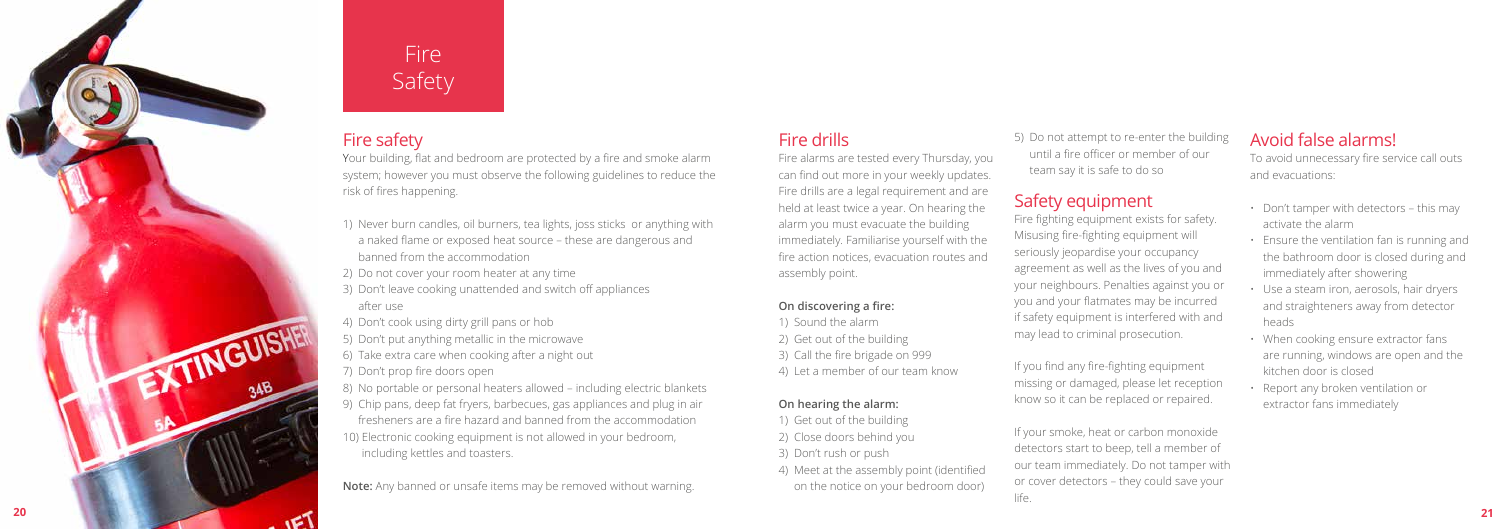

## Before You Leave

#### Moving out

When it is time to move out or if you would like to move out early, please speak to the Halls Team with any queries you have before you leave by emailing hallsteam@ fxplus.ac.uk.

**Before you leave us please:**

- Remove all personal goods and furniture (we may charge for anything left behind)
- Clean your room, en-suite, kitchen and corridor and empty all rubbish
- Close all windows
- Lock your bedroom door
- Return all keys and fobs in person to reception
- •You should refer to your contract for details of your contractual obligations.

Don't forget to pass on your new address to your contacts as we are unable to forward mail. After your departure, we will return any items addressed to you to the sender.

Henry Scott Tuke House is covered by the National Code of Standards for Larger Student Halls administered by the ANUK. This provides you with the assurance that the management, safety and security of your home meets a defined set of minimum standards which are inspected regularly. You can find more details about the code at www. nationalcode.org.